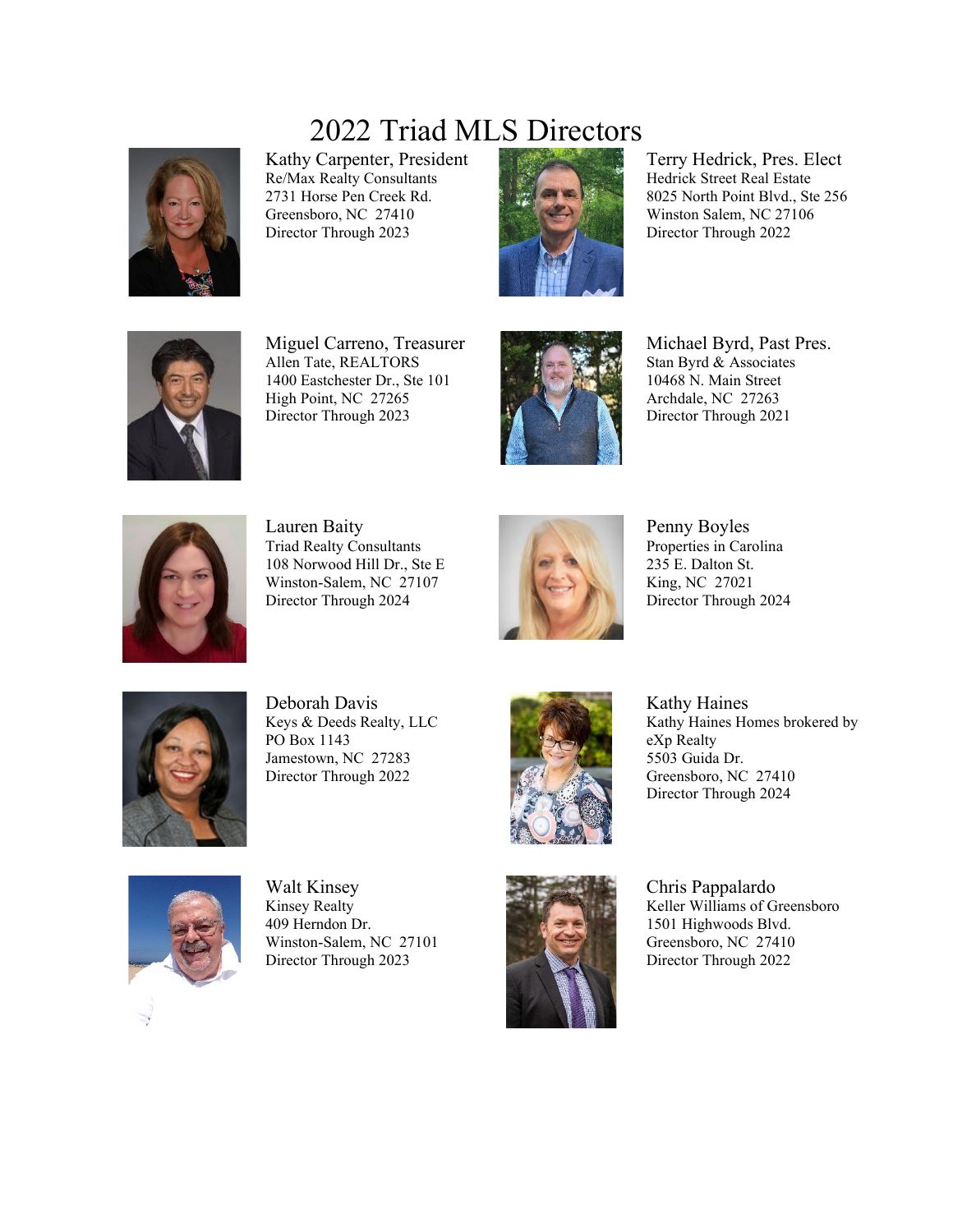## Triad MLS Staff Representatives



Richard Renton, CEO Triad MLS 4160 Piedmont Parkway Suite 109 Greensboro, NC 27410



Crystal Brown Triad MLS 4160 Piedmont Parkway Suite 109 Greensboro, NC 27410

## Association Executives and Staff Representatives



Mike Barr, CEO Greensboro Regional Realtors Association 23 Oak Branch Drive Greensboro, NC 27407



Peter Johnston Greensboro Regional Realtors Association 23 Oak Branch Drive Greensboro, NC 27407



Joe Sutliff, EVP High Point Regional Association of Realtors 1830 Eastchester Drive High Point, NC 27265



Jordan Rice High Point Regional Association of Realtors 1830 Eastchester Drive High Point, NC 27265



Samuel Aubrey, CEO Winston-Salem Regional Association of Realtors 195 Executive Park Blvd Winston-Salem, NC 27103



Susan Jester Winston-Salem Regional Association of Realtors 195 Executive Park Blvd Winston-Salem, NC 27103